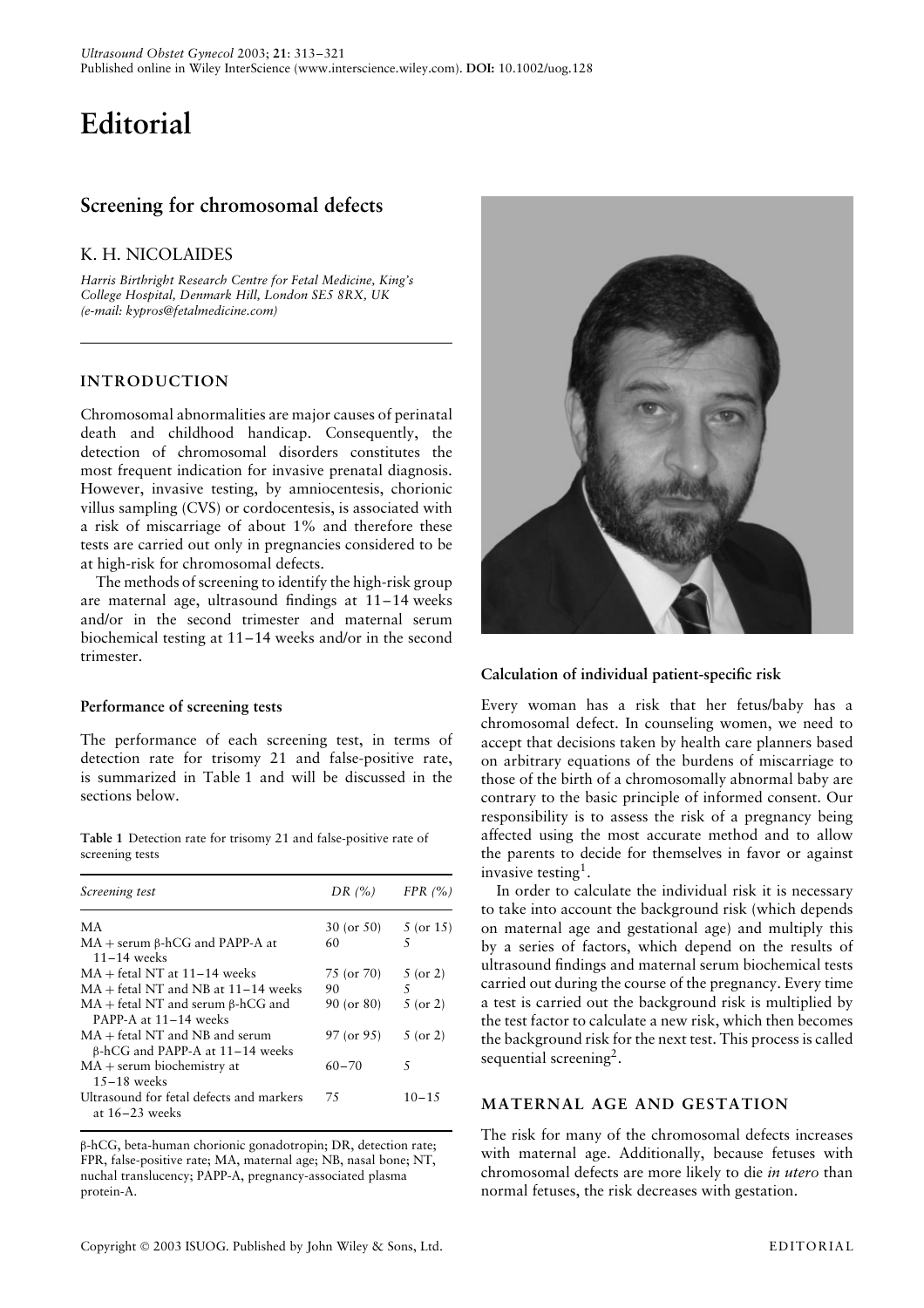Estimates of the maternal age-related risk for trisomy 21 at birth are based on surveys with almost complete ascertainment of the affected patients. During the last decade, with the introduction of maternal serum biochemistry and ultrasound screening for chromosomal defects at different stages of pregnancy, it has become necessary to establish maternal and gestational agespecific risks for chromosomal defects. Such estimates were derived by comparing the birth prevalence of trisomy 21 to the prevalence in women undergoing second-trimester amniocentesis or first-trimester CVS (Table  $2^3$ . The rates of fetal death in trisomy 21 between 12 weeks (when nuchal translucency (NT) screening is carried out) and term is 30% and between 16 weeks (when second-trimester serum biochemistry or ultrasound screening is carried out) and term is  $20\%^{3}$ .

The risk for trisomies 18 and 13 increases with maternal age and decreases with gestation; the rate of intrauterine lethality between 12 and 40 weeks is about 80% (Table  $3$ )<sup>4</sup>. Turner syndrome is usually due to loss of the paternal X chromosome and, consequently, the frequency of conception of 45,X embryos, unlike that of trisomies, is unrelated to maternal age. The prevalence is about 1 in 1500 at 12 weeks, 1 in 3000 at 20 weeks and 1 in 4000 at 40 weeks. For the other sex chromosome abnormalities (47,XXX, 47,XXY and 47,XYY), there is no significant change with maternal age and since the rate of intrauterine lethality is not higher than in chromosomally normal fetuses the overall prevalence (about 1 in 500)

**Table 2** Estimated risk for trisomy 21 (1/number given in the table) in relation to maternal age and gestation

|            | Gestation (weeks) |      |      |      |  |
|------------|-------------------|------|------|------|--|
| MA (years) | 12                | 16   | 20   | 40   |  |
| 20         | 898               | 1053 | 1175 | 1527 |  |
| 21         | 887               | 1040 | 1159 | 1507 |  |
| 22         | 872               | 1022 | 1140 | 1482 |  |
| 23         | 852               | 999  | 1114 | 1448 |  |
| 24         | 827               | 969  | 1081 | 1406 |  |
| 25         | 795               | 933  | 1040 | 1352 |  |
| 26         | 756               | 887  | 989  | 1286 |  |
| 27         | 710               | 832  | 928  | 1206 |  |
| 28         | 655               | 768  | 856  | 1113 |  |
| 29         | 593               | 695  | 776  | 1008 |  |
| 30         | 526               | 617  | 688  | 895  |  |
| 31         | 457               | 536  | 597  | 776  |  |
| 32         | 388               | 455  | 507  | 659  |  |
| 33         | 322               | 378  | 421  | 547  |  |
| 34         | 262               | 307  | 343  | 446  |  |
| 35         | 210               | 246  | 274  | 356  |  |
| 36         | 165               | 193  | 216  | 280  |  |
| 37         | 128               | 150  | 168  | 218  |  |
| 38         | 98                | 115  | 129  | 167  |  |
| 39         | 75                | 88   | 98   | 128  |  |
| 40         | 57                | 67   | 74   | 97   |  |
| 41         | 43                | 50   | 56   | 73   |  |
| 42         | 32                | 38   | 42   | 55   |  |

MA, maternal age.

**Table 3** Estimated risk for trisomies 18 and 13 (1/number given in the table) in relation to maternal age and gestation

| MA (years) | <i>Gestation (weeks)</i> |      |      |       |  |
|------------|--------------------------|------|------|-------|--|
|            | 12                       | 16   | 20   | 40    |  |
| 20         | 1886                     | 2709 | 4897 | 18013 |  |
| 25         | 1670                     | 2399 | 4336 | 15951 |  |
| 30         | 1105                     | 1587 | 2869 | 10554 |  |
| 31         | 959                      | 1377 | 2490 | 9160  |  |
| 32         | 814                      | 1169 | 2114 | 7775  |  |
| 33         | 676                      | 971  | 1755 | 6458  |  |
| 34         | 550                      | 790  | 1429 | 5256  |  |
| 35         | 440                      | 632  | 1142 | 4202  |  |
| 36         | 346                      | 497  | 899  | 3307  |  |
| 37         | 269                      | 386  | 698  | 2569  |  |
| 38         | 207                      | 297  | 537  | 1974  |  |
| 39         | 1.58                     | 226  | 409  | 1505  |  |
| 40         | 119                      | 171  | 310  | 1139  |  |
| 41         | 90                       | 129  | 233  | 858   |  |
| 42         | 68                       | 97   | 175  | 644   |  |

MA, maternal age.

does not decrease with gestation. Polyploidy affects about 2% of recognized conceptions but it is highly lethal and thus very rarely observed in live births; the prevalence at 12 and 20 weeks is about 1 in 2000 and 1 in 250 000, respectively<sup>4</sup>.

In the early 1970s about 5% of pregnant women were aged 35 years or more and this group contained about 30% of the total number of fetuses with trisomy 21. Therefore, screening on the basis of maternal age, with a cut-off of 35 years to define the high-risk group, was associated with a 5% screen-positive rate (also referred to as false-positive rate, because the vast majority of fetuses in this group are normal) and a detection rate of 30%. In the subsequent years, in developed countries there was an overall tendency for women to get pregnant at an older age, so that now about 15% of pregnant women are 35 years or older and this group contains about 50% of the total number of fetuses with trisomy 21.

#### **PREVIOUS AFFECTED PREGNANCY**

The risk for trisomies in women who have had a previous fetus or child with a trisomy is higher than the one expected on the basis of their age alone. In a study of 2054 women who had a previous pregnancy with trisomy 21 we found that the risk of recurrence in the subsequent pregnancy was 0.75% higher than the maternal and gestational age-related risk for trisomy 21 at the time of testing. Thus, for a woman aged 35 years who has had a previous baby with trisomy 21 the risk at 12 weeks of gestation increases from 1 in 249 (0.40%) to 1 in 87 (1.15%), and for a woman aged 25 years it increases from 1 in 946 (0.106%) to 1 in 117 (0.856%).

In 750 women who had a previous pregnancy with trisomy 18 the risk of recurrence of trisomy 18 in the subsequent pregnancy was also about 0.75% higher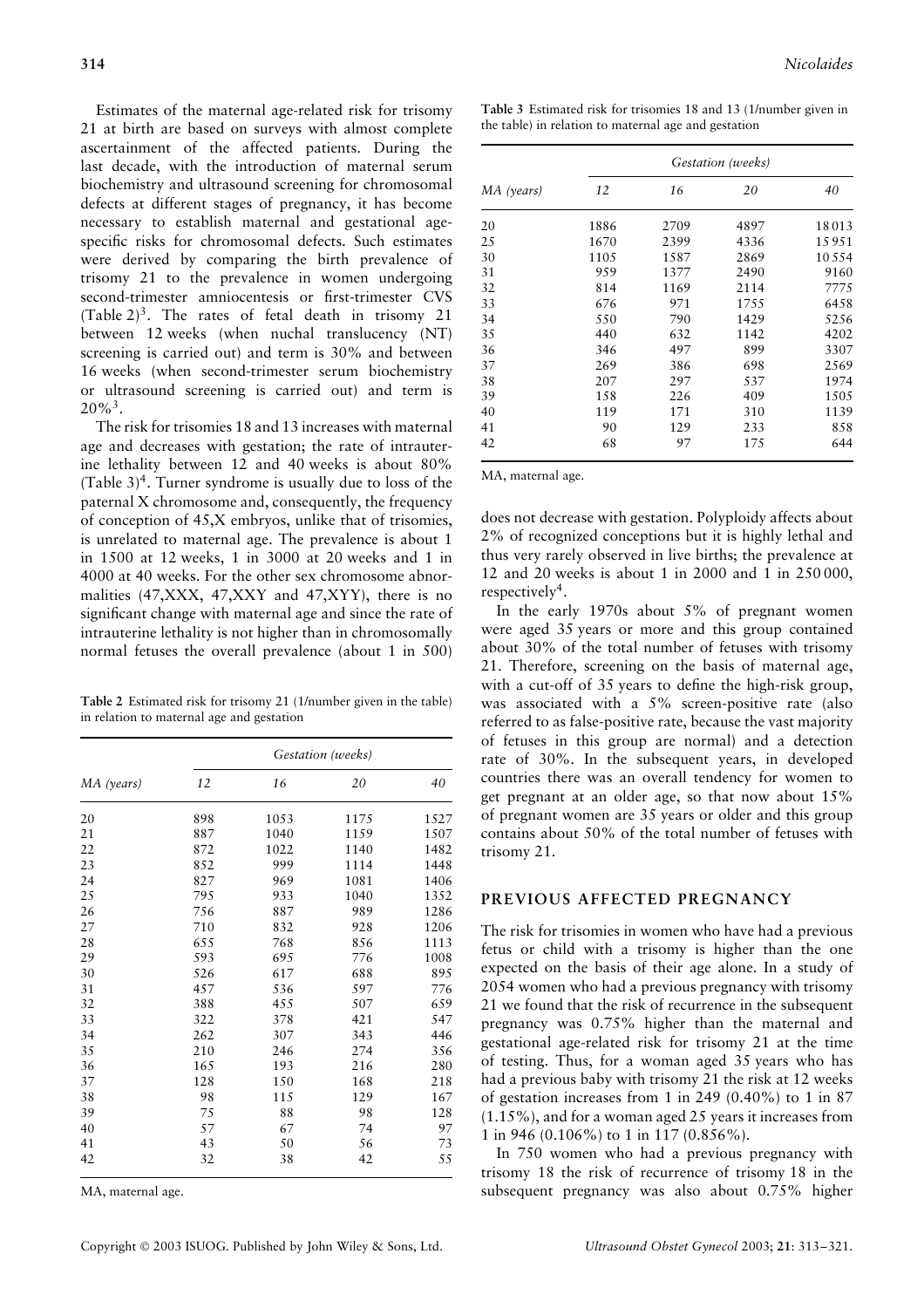than the maternal and gestational age-related risk for trisomy 18; the risk for trisomy 21 in these women was not increased. Therefore, the risk of recurrence is chromosomal abnormality specific.

#### **THE 11–14-WEEK SCAN**

In 1866, Langdon Down reported that the skin of individuals with trisomy 21 appears to be too large for their body<sup>5</sup>. In the 1990s it was realized that this excess skin could be visualized by ultrasonography as increased NT in the third month of intrauterine life<sup>6</sup>. Fetal NT at the 11–14-week scan has been combined with maternal age to provide an effective method of screening for trisomy 21; for an invasive testing rate of 5%, about 75% of trisomic pregnancies can be identified<sup> $7-20$ </sup>. When maternal serum free-β-human chorionic gonadotropin (β-hCG) and pregnancy-associated plasma protein-A (PAPP-A) at 11–14 weeks are also taken into account, the detection rate of chromosomal defects is about 90%21–25. Recent studies suggest that at the 11–14-week scan the fetal nasal bone is not visible in about 60–70% of trisomy 21 fetuses and that examination of the nasal bone can be combined with fetal NT and maternal serum free β-hCG and PAPP-A to achieve a detection rate of more than  $95\frac{6}{26}$ –30

#### **Fetal NT**

The NT normally increases with gestation (crown–rump length, CRL). In a fetus with a given CRL, every NT measurement represents a factor that is multiplied by the background risk to calculate a new risk. The larger the NT, the higher the multiplying factor becomes and therefore the higher the new risk. In contrast, the smaller the NT measurement, the smaller the multiplying factor becomes and therefore the lower the new risk $^{12}$ .

There are 14 prospective studies examining the implementation of NT measurement in screening for

trisomy 21 (Table 4)<sup>7-20</sup>. Although different cut-offs were used for identifying the screen-positive group, with consequent differences in the false-positive and detection rates, all the studies reported high detection rates. The combined results on a total of 174 473 pregnancies, including 728 with trisomy 21, demonstrated a detection rate of 77% for a false-positive rate of 4.7%.

#### **Fetal NT and maternal serum free β-hCG and PAPP-A**

In trisomy 21 pregnancies at 11–14 weeks, the maternal serum concentration of free β-hCG (about 2 MoM) is higher than in chromosomally normal fetuses whereas PAPP-A is lower (about 0.5 MoM). The detection rate of trisomy 21 by first-trimester biochemical screening is about 60% for a screen-positive rate of  $5\%^{23}$ .

There is no significant association between fetal NT and maternal serum free β-hCG or PAPP-A in either trisomy 21 or chromosomally normal pregnancies and therefore the ultrasonographic and biochemical markers can be combined to provide more effective screening than either method individually. In a retrospective study we estimated that the detection rate for trisomy 21 by a combination of maternal age, fetal NT and maternal serum PAPP-A and free β-hCG would be about 90% for a screen-positive rate of 5% and these results were confirmed by the results of major prospective studies<sup>23–25</sup>. An important development in biochemical analysis is the introduction of a new technique (random access immunoassay analyzer using time-resolved-amplified-cryptate-emission), which provides automated, precise and reproducible measurements within 30 min of obtaining a blood sample. This has made it possible to combine biochemical and ultrasonographic testing as well as to counsel in one-stop clinics for early assessment of fetal risk (OSCAR).

#### **Chromosomal defects other than trisomy 21**

Increased NT is also a marker of chromosomal abnormalities other than trisomy 2112. In addition to

**Table 4** Studies examining the implementation of fetal nuchal translucency screening

|                                            |             | Gestation |                   | <b>FPR</b> | Trisomy 21   |
|--------------------------------------------|-------------|-----------|-------------------|------------|--------------|
| Authors                                    | $\mathbf n$ | (weeks)   | $NT$ cut-off      | (%)        | DR $(\% )$   |
| Pandya et al. (1995) <sup>7</sup>          | 1763        | $10 - 14$ | $> 2.5$ mm        | 3.6        | 3/4(75)      |
| Szabo <i>et al.</i> $(1995)^{8}$           | 3380        | $9 - 12$  | $>$ 3.0 mm        | 1.6        | 28/31 (90)   |
| Taipale <i>et al.</i> $(1997)^9$           | 6939        | $10 - 14$ | $>3.0$ mm         | 0.8        | 4/6(67)      |
| Hafner <i>et al.</i> $(1998)^{10}$         | 4371        | $10 - 14$ | $> 2.5$ mm        | 1.7        | 4/7(57)      |
| Pajkrt et al. (1998) <sup>11</sup>         | 1547        | $10 - 14$ | $> 3.0$ mm        | 2.2        | 6/9(67)      |
| Snijders et al. $(1998)^{12}$              | 96 127      | $10 - 14$ | > 95th centile    | 4.4        | 234/327 (72) |
| Economides et al. $(1998)^{13}$            | 2281        | $11 - 14$ | > 99th centile    | 0.4        | $6/8$ (75)   |
| Schwarzler et al. (1999) <sup>14</sup>     | 4523        | $10 - 14$ | $>2.5$ mm         | 2.7        | 8/12(67)     |
| Theodoropoulos <i>et al.</i> $(1998)^{15}$ | 3550        | $10 - 14$ | $> 95$ th centile | 2.3        | 10/11(91)    |
| Zoppi <i>et al.</i> $(2001)^{16}$          | 12 3 11     | $10 - 14$ | > 95th centile    | 5.0        | 52/64(81)    |
| Gasiorek-Wiens et al. (2001) <sup>17</sup> | 23805       | $10 - 14$ | $> 95$ th centile | 8.0        | 174/210 (83) |
| Brizot <i>et al.</i> $(2001)^{18}$         | 2996        | $10 - 14$ | > 95th centile    | 5.3        | 7/10(70)     |
| Audibert et al. $(2001)^{19}$              | 4130        | $10 - 14$ | > 95th centile    | 4.3        | 9/12(75)     |
| Wayda et al. (2001) <sup>20</sup>          | 6750        | $10 - 12$ | $>2.5$ mm         | 4.3        | 17/17 (100)  |
| Totals                                     | 174473      |           |                   | 4.7        | 562/728 (77) |

DR, detection rate; FPR, false-positive rate.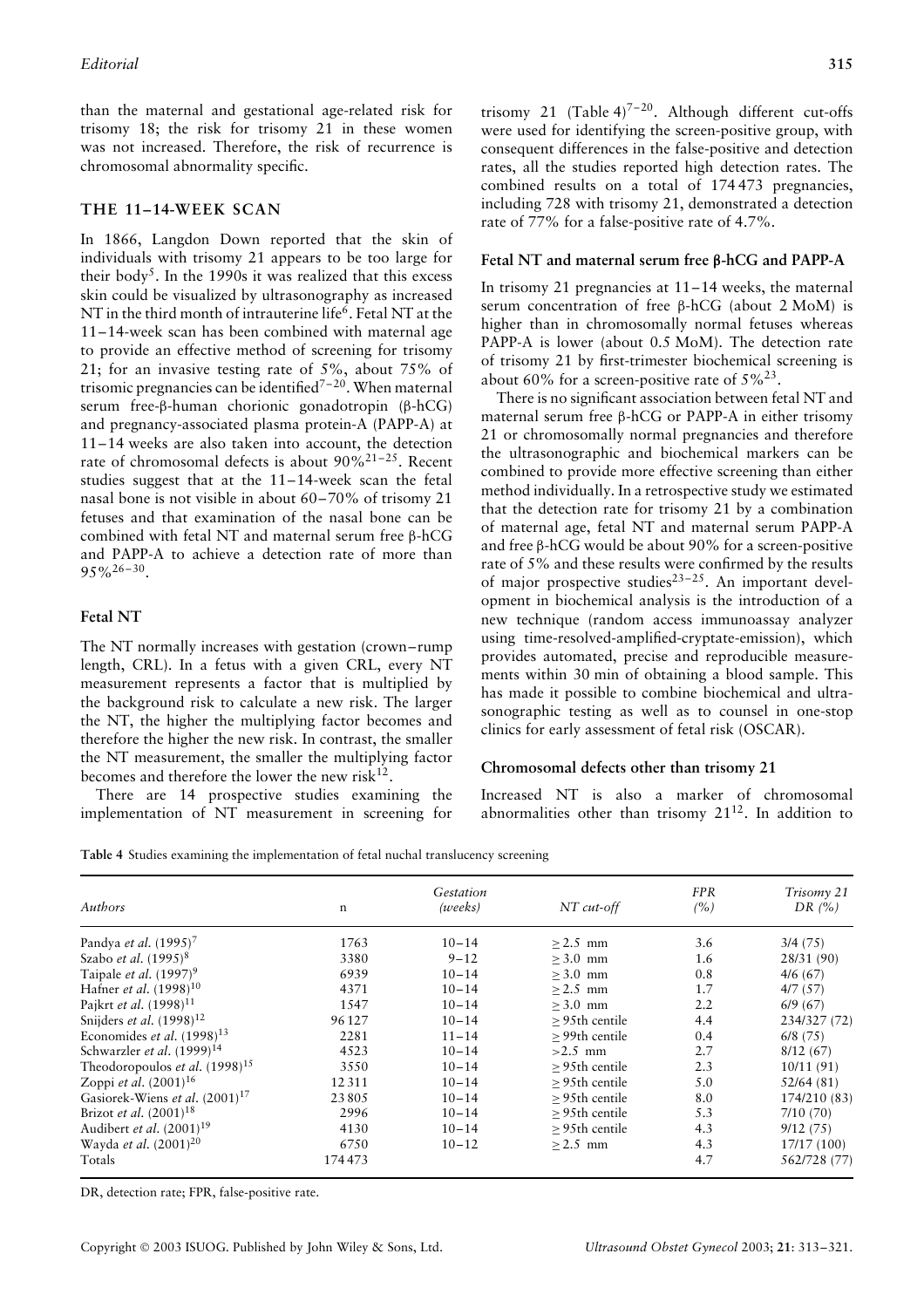increased NT, there are other characteristic sonographic findings in these fetuses. In trisomy 18, there is early onset intrauterine growth restriction (IUGR), relative bradycardia and, in about 30% of cases, there is an associated exomphalos $31$ . Trisomy 13 is characterized by fetal tachycardia (observed in about two-thirds of cases), early-onset IUGR and holoprosencephaly or exomphalos in about  $30\%$  of cases<sup>32</sup>. Turner syndrome is characterized by fetal tachycardia, observed in about 50% of cases, and early-onset IUGR<sup>33</sup>. In triploidy, there is early-onset asymmetrical IUGR, relative bradycardia, holoprosencephaly, exomphalos or posterior fossa cyst in about 40% of cases and molar changes in the placenta in about one-third of cases $34$ .

In trisomies 18 and 13, maternal serum free β-hCG and PAPP-A are decreased<sup>35,36</sup>. In cases of sex chromosomal anomalies, maternal serum free β-hCG is normal and PAPP-A is low<sup>37</sup>. In diandric triploidy, maternal serum free β-hCG is greatly increased, whereas PAPP-A is mildly decreased<sup>38</sup>. Digynic triploidy is associated with markedly decreased maternal serum free β-hCG and PAPP-A38. Screening by a combination of fetal NT and maternal serum PAPP-A and free β-hCG can identify about 90% of all these chromosomal abnormalities for a screen-positive rate of 1%.

#### **Fetal nasal bone**

At 11–14 weeks of gestation the nasal bone is not visible by ultrasonographic examination in about 60–70% of fetuses with trisomy 21 and in less than 1% of chromosomally normal fetuses $26-29$ . In an extended study of 3788 pregnancies undergoing CVS at 11–14 weeks, the incidence of absent nasal bone was 2.8% in the 3358 chromosomally normal fetuses, in 67% of 242 fetuses with trisomy 21 and in 33% of the 188 with other chromosomal defects. However, in both the chromosomally normal and abnormal fetuses the incidence of absent nasal bone decreased with fetal CRL, increased with NT and was substantially higher in Afro-Caribbeans than in Caucasians. Consequently, in the calculation of likelihood ratios adjustments must be made for these confounding factors. For example, the likelihood ratio for trisomy 21 associated with absent nasal bone was 26 for Caucasians and only 7 for Afro-Caribbeans, it was 17 for CRLs of 45–54 mm and it increased to 44 for CRLs of 75–84 mm, and it was 34 for NT below the 95th centile and decreased to 5 for NT of *>* 5.5 mm39.

Preliminary data suggest that screening for trisomy 21 at 11–14 weeks by a combination of the sonographic markers of nasal bone and NT and the biochemical markers of free β-hCG and PAPP-A could result in a detection rate of about 97% for a false-positive rate of 5%, or a detection of 95% for a false-positive rate of  $2\%^{30}$ .

#### **NT followed by second-trimester biochemistry**

In women having second-trimester biochemical testing following first-trimester NT screening (with or without firsttrimester maternal serum biochemistry) the background risk needs to be adjusted to take into account the firsttrimester screening results. Since first-trimester screening identifies almost 90% of trisomy 21 pregnancies, secondtrimester biochemistry will identify – at best –  $6\%$  ( $60\%$ ) of the residual 10%) of the affected pregnancies, with doubling of the overall invasive testing rate (from 5% to 10%). It is theoretically possible to use various statistical techniques to combine NT with different components of first- and second-trimester biochemical testing. One such hypothetical model has combined first-trimester NT and PAPP-A with second-trimester free β-hCG, estriol and inhibin A, claiming a potential sensitivity of 94% for a 5% false-positive rate<sup>40</sup>. Even if the assumptions made in this statistical technique are valid, it is unlikely that it will gain widespread clinical acceptability<sup>41</sup>.

Two studies have reported on the impact of firsttrimester screening by NT on second-trimester serum biochemical testing. In one study the proportion of affected pregnancies in the screen-positive group (positive predictive value) with screening by the double test in the second trimester was 1 in 40. After the introduction of screening by NT, 83% of trisomy 21 pregnancies were identified in the first trimester and the positive predictive value of biochemical screening decreased to 1 in 20042. In the second study, first-trimester screening by NT identified 71% of trisomy 21 pregnancies for a screenpositive rate of 2%, and the positive predictive value of second-trimester biochemical screening was only 1 in  $150^{43}$ . These data illustrate that in sequential screening it is essential that in the interpretation of results from a second screening test the results of the first screening test are taken into account.

Two studies reported on screening by a combination of fetal NT in the first trimester and maternal serum biochemistry in the second trimester. Schuchter *et al*. examined 9342 pregnancies and classified as screenpositive those with fetal NT  $\geq$  2.5 mm or those with estimated risk from biochemical testing of  $> 1$  in 250<sup>44</sup>. The screen-positive rate was 7.2% and the sensitivity for trisomy 21 was 94.7% (18/19 cases). Similarly, Audibert *et al*. examined 4130 pregnancies and classified as screenpositive those with fetal NT  $\geq$  3.0 mm or those with estimated risk from biochemical testing of  $\geq 1$  in 250<sup>19</sup>. The screen-positive rate was 5.0% and the sensitivity for trisomy 21 was 90% (9/10 cases). These results demonstrate that screening by a combination of maternal age, fetal NT and maternal serum PAPP-A and free β-hCG at 11–14 weeks or the triple test (β-hCG, α-fetoprotein (AFP), unconjugated estriol (uE3)) or quadruple test (βhCG, AFP, uE3, inhibin A) in the second trimester can detect about 90% of trisomy 21 pregnancies for a screenpositive rate of 5%.

#### **SECOND-TRIMESTER SERUM BIOCHEMISTRY**

In 1984, a major advance in screening for chromosomal defects was made by Merkatz *et al*. who reported low levels of maternal serum AFP in trisomy 21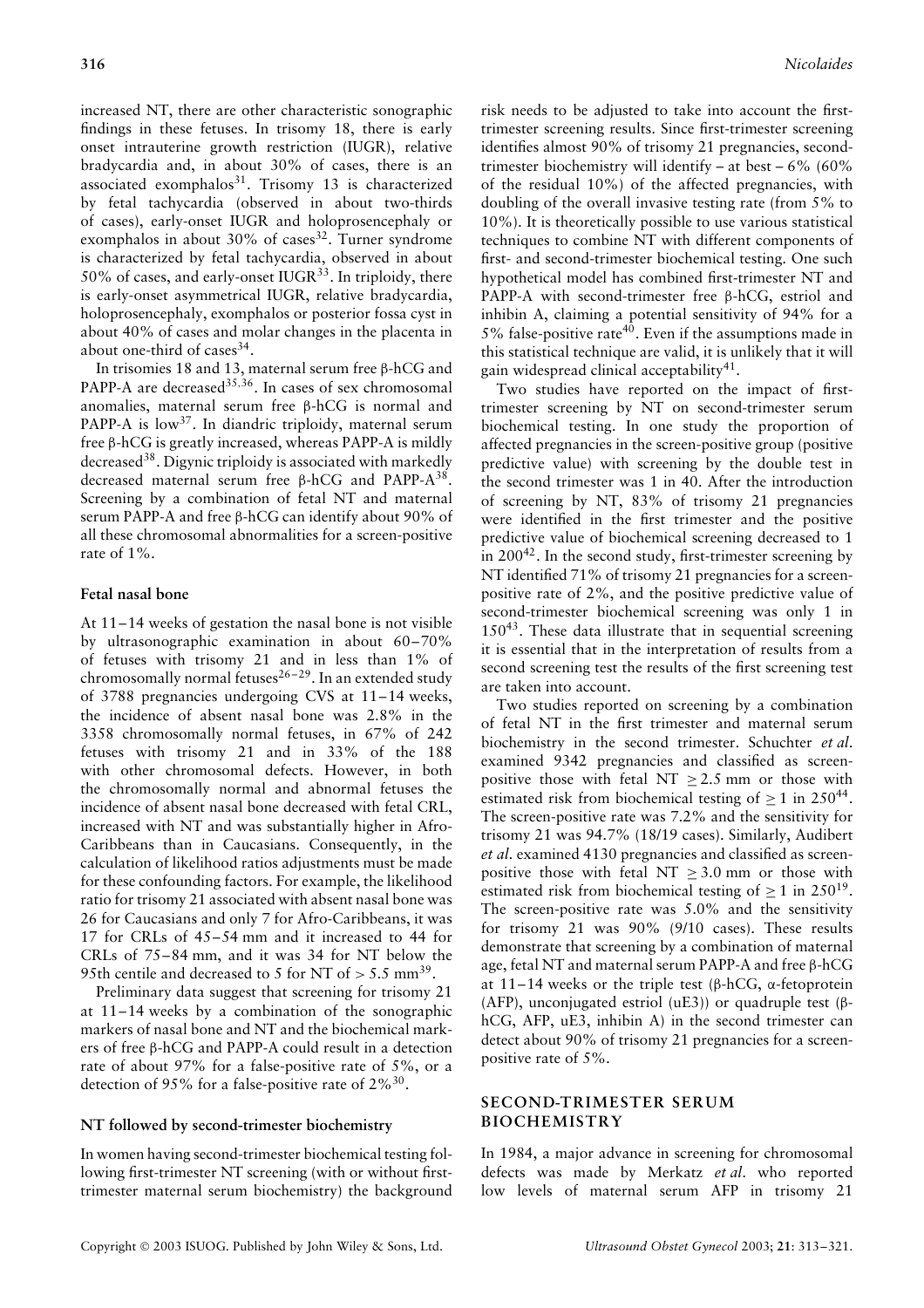pregnancies<sup>45</sup>. Subsequently, altered maternal serum levels in affected pregnancies were reported for a series of other fetoplacental products including free β-hCG, inhibin A and uE346–48. Screening by maternal age and various combinations of the fetoplacental products in maternal serum is associated with a detection rate of trisomy 21 of 60–70% for a false-positive rate of  $5\%^{49}$ . However, an essential component of biochemical screening is accurate dating of the pregnancy by ultrasound, otherwise the detection rate is reduced by about 10%.

## **SECOND-TRIMESTER ULTRASOUND**

In the first trimester, a common feature of many chromosomal defects is increased NT. In later pregnancy each chromosomal defect has its own syndromal pattern of abnormalities.

#### **Phenotypic expression of chromosomal defects**

Trisomy 21 is associated with a tendency for brachycephaly, mild ventriculomegaly, nasal hypoplasia, nuchal edema (or increased nuchal fold thickness), cardiac defects (mainly atrioventricular septal defects), duodenal atresia and echogenic bowel, mild hydronephrosis, shortening of the femur and more so of the humerus, sandal gap and clinodactyly or mid-phalanx hypoplasia of the fifth finger. Trisomy 18 is associated with strawberry-shaped head, choroid plexus cysts, absent corpus callosum, enlarged cisterna magna, facial cleft, micrognathia, nuchal edema, heart defects, diaphragmatic hernia, esophageal atresia, exomphalos, usually with bowel only in the sac, single umbilical artery, renal defects, echogenic bowel, myelomeningocele, growth restriction and shortening of the limbs, radial aplasia, overlapping fingers and talipes or rocker-bottom feet. In trisomy 13, common defects include holoprosencephaly and associated facial abnormalities, microcephaly, cardiac and renal abnormalities with often enlarged and echogenic kidneys, exomphalos and postaxial polydactyly. Triploidy where the extra set of chromosomes is paternally derived is associated with a molar placenta and the pregnancy rarely persists beyond 20 weeks. When there is a double maternal chromosome contribution the pregnancy may persist into the third trimester. The placenta is of normal consistency but thin and the fetus demonstrates severe asymmetrical growth restriction. Commonly there is mild ventriculomegaly, micrognathia, cardiac abnormalities, myelomeningocele, syndactyly, and 'hitch-hiker' toe deformity. The lethal type of Turner syndrome presents with large nuchal cystic hygromata, generalized edema, mild pleural effusions and ascites, cardiac abnormalities and horseshoe kidney, which are suspected by the ultrasonographic appearance of bilateral mild hydronephrosis.

#### **Individual patient-specific risks based on ultrasound findings**

The overall risk for chromosomal abnormalities increases with the total number of defects that are identified<sup>50</sup>. It

In contrast, absence of any major or minor defects is associated with a reduction in the background risk. In the combined data from two leading centers of obstetric ultrasound in the USA there were no identifiable major defects or any of the following markers – increased nuchal fold thickness, echogenic bowel, echogenic intracardiac focus, mild hydronephrosis, short humerus or short femur – in 25.7% of the 350 fetuses with trisomy 21 and in 86.5% of the 9384 chromosomally normal fetuses<sup>51,52</sup>. Consequently, the likelihood ratio for trisomy 21 if there is no detectable defect or marker is 0.30 (95%  $CI$  2.25 $-0.35$ ).

A patient attending for amniocentesis at 16 weeks of gestation because she is 35 years old and considers her risk for trisomy 21 (1 in 246, see Table 2) to be sufficiently high to justify the 1 in 100 risk of miscarriage from an invasive test will inevitably have an ultrasound examination by the competent practitioner who is about to carry out the amniocentesis. If this scan demonstrates no major or minor defects the patient should be informed that her risk for trisomy 21 is actually reduced to 1 in 820 (which is equivalent to that of a 27-year-old) and she may well change her mind and avoid having an amniocentesis. The same is obviously true for a 31-year-old (background risk of 1 in 536) who after second-trimester biochemical testing is informed that she is now screen-positive and is offered an amniocentesis because her risk has increased to 1 in 200. However, the patient should also be informed that if an ultrasound examination shows no major defects or markers her risk can be reduced to 1 in 667 (which is equivalent to that of a 29-year-old) and she may well choose this option.

If the mid-trimester scan demonstrates major defects it is advisable to offer fetal karyotyping, even if these defects are apparently isolated. The prevalence of these defects is low and therefore the cost implications are small. If the defects are either lethal or they are associated with severe handicap, such as holoprosencephaly, fetal karyotyping constitutes one of a series of investigations to determine the possible cause and thus the risk of recurrence. If the defect is potentially correctable by intrauterine or postnatal surgery, such as diaphragmatic hernia, it may be logical to exclude an underlying chromosomal abnormality – especially because, for many of these conditions, the associated chromosomal abnormality is trisomy 18 or 13.

Minor defects or markers are common and they are not usually associated with any handicap, unless there is an associated chromosomal abnormality. Routine karyotyping of all pregnancies with these markers would have major implications, both in terms of miscarriage and in economic costs. It is best to base counseling on an individual estimated risk for a chromosomal abnormality,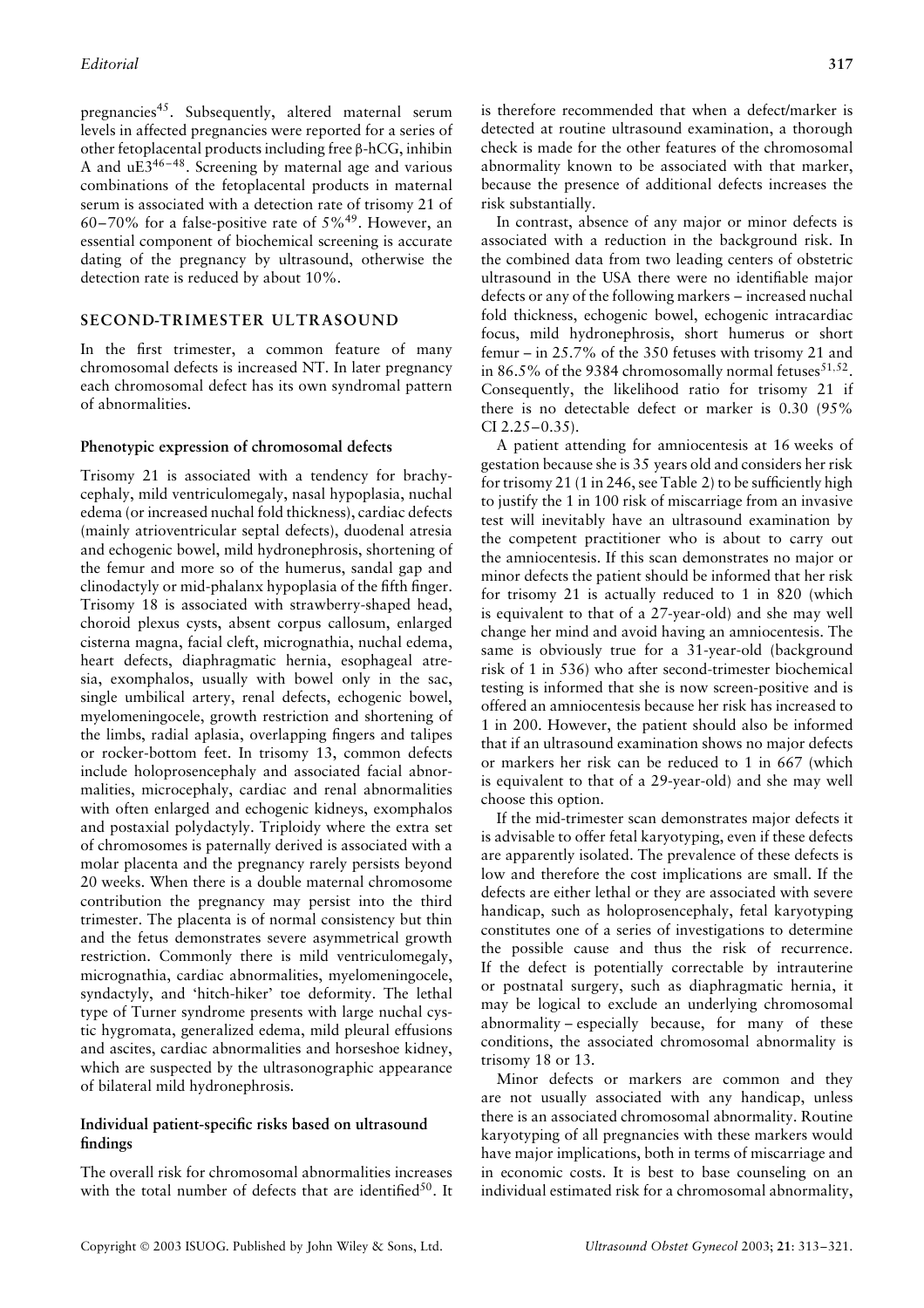**Table 5** Incidence of major and minor defects or markers in the second-trimester scan in trisomy 21 and chromosomally normal fetuses in the combined data of two major series.51*,*<sup>52</sup> From these data the positive and negative likelihood ratios (with 95% CIs) for each marker can be calculated

|                 | Trisomy 21<br>(%) | Normal<br>(%)  | Positive LR<br>$(95\% \; \text{CI})$ | Negative LR<br>$(95\% \text{ CI})$ | LR for isolated<br>marker |
|-----------------|-------------------|----------------|--------------------------------------|------------------------------------|---------------------------|
| Nuchal fold     | 107/319 (33.5)    | 59/9331 (0.6)  | 53.05 (39.37–71.26)                  | $0.67(0.61 - 0.72)$                | 9.8                       |
| Short humerus   | 102/305 (33.4)    | 136/9254 (1.5) | 22.76 (18.04 - 28.56)                | $0.68(0.62 - 0.73)$                | 4.1                       |
| Short femur     | 132/319 (41.4)    | 486/9331 (5.2) | $7.94(6.77 - 9.25)$                  | $0.62(0.56 - 0.67)$                | 1.6                       |
| Hydronephrosis  | 56/319 (17.6)     | 242/9331 (2.6) | $6.77(5.16 - 8.80)$                  | $0.85(5.16 - 8.80)$                | 1.0                       |
| Echogenic focus | 75/266 (28.2)     | 401/9119 (4.4) | $6.41(5.15 - 7.90)$                  | $0.75(0.69 - 0.80)$                | 1.1                       |
| Echogenic bowel | 39/293 (13.3)     | 58/9227 (0.6)  | 21.17 (14.34 – 31.06)                | $0.87(0.83 - 0.91)$                | 3.0                       |
| Major defect    | 75/350 (21.4)     | 61/9384(0.65)  | 32.96 (23.90 - 43.28)                | $0.79(0.74 - 0.83)$                | 5.2                       |

LR, likelihood ratio.

rather than the arbitrary advice that invasive testing is recommended because the risk is 'high'. The estimated risk can be derived by multiplying the background risk (based on maternal age, gestational age, history of previously affected pregnancies and, where appropriate, the results of previous screening by NT and/or biochemistry in the current pregnancy) by the likelihood ratio of the specific defect.

The combined data from Nyberg *et al*. and Bromley *et al*. are summarized in Table 551*,*52. The incidence of each marker in trisomy 21 pregnancies can be divided by their incidence in chromosomally normal pregnancies to derive the appropriate likelihood ratio. For example, an intracardiac echogenic focus is found in 28.2% of trisomy 21 fetuses and in 4.4% of chromosomally normal fetuses, resulting in a positive likelihood ratio of 6.41 (28.2/4.4) and a negative likelihood ratio of 0.75 (71.8/95.6). Consequently, the finding of an echogenic focus increases the background risk by a factor of 6.41, but at the same time absence of this marker should reduce the risk by 25%. The same logic applies to each one of the six markers in Table 5. Thus, in a 25-year-old woman undergoing an ultrasound scan at 20 weeks of gestation the background risk is about 1 in 1000. If the scan demonstrates an intracardiac echogenic focus, but the nuchal fold is not increased, the humerus and femur are not short and there is no hydronephrosis, hyperechogenic bowel or major defect, the combined likelihood ratio should be 1.1  $(6.41 \times 0.67 \times 0.68 \times$  $0.62 \times 0.85 \times 0.87 \times 0.79$  and consequently her risk remains at about 1 in 1000. The same is true if the only abnormal finding is mild hydronephrosis, which has a combined likelihood ratio of 1.0 (6.77  $\times$  0.67  $\times$  0.68  $\times$  $0.62 \times 0.75 \times 0.87 \times 0.79$ . In contrast, if the fetus is found to have both an intracardiac echogenic focus and mild hydronephrosis but no other defects the combined likelihood ratio should be 8.42 (6.41  $\times$  6.77  $\times$  0.67  $\times$  $0.68 \times 0.62 \times 0.87 \times 0.79$  and consequently the risk is increased from 1 in 1000 to 1 in 119.

A recently described second-trimester ultrasound marker that is likely to have a major impact on screening for trisomy 21 is nasal bone hypoplasia, defined by a nasal bone that is not visible or with a length of less than  $2.5 \text{ mm}^{53}$ . In 1046 singleton pregnancies undergoing amniocentesis for fetal karyotyping at 15–22 weeks, the nasal bone was hypoplastic in 21/34 (61.8%) fetuses with trisomy 21, in 12/982 (1.2%) chromosomally normal fetuses and in 1/30 (3.3%) fetuses with other chromosomal defects. In the chromosomally normal group, hypoplastic nasal bone was found in 0.5% of Caucasians and in 8.8% of Afro-Caribbeans. The likelihood ratio for trisomy 21 for hypoplastic nasal bone was 132.1 (95% CI 49.1–351.9) for Caucasians and 8.5 (95% CI 2.7–20.1) for Afro-Caribbeans and the respective values for present nasal bone were 0.39 (95% CI 0.24–0.58) and 0.27 (95% CI 0.05–0.77). It is premature to speculate on the precise detection rates that could be achieved in the second trimester by a combination of maternal age, serum biochemistry and ultrasound examination for the fetal nasal bone and other sonographic markers. Nevertheless, the findings of the study, that nasal hypoplasia is likely to be the single most sensitive and specific second-trimester marker of trisomy 21, indicate that examination of the nasal bone will inevitably be incorporated into a sonographic or combined screening program for trisomy 21.

There are no data on the interrelation between the second-trimester ultrasound markers and NT at 11–14 weeks or first- and second-trimester biochemistry. However, there is no obvious physiological reason for such an interrelation and it is therefore reasonable to assume that they are independent. Consequently, in estimating the risk in a pregnancy with a marker, it is logical to take into account the results of previous screening tests. For example, in a 39-year-old woman at 20 weeks of gestation (background risk for trisomy 21 of about 1 in 100), who had a  $11-14$ -week assessment by fetal NT and serum free β-hCG and PAPP-A that resulted in a ten-fold reduction in risk (to about 1 in 1000), after the diagnosis of a short femur but no other abnormal findings at the 20-week scan (likelihood ratio of 1.6, see Table 5), the estimated new risk is 1 in 625.

There are some exceptions to this process of sequential screening, which assumes independence between the findings of different screening results. The findings of nuchal edema or a cardiac defect at the mid-trimester scan cannot be considered independently of NT screening at 11–14 weeks. Similarly, hyperechogenic bowel (which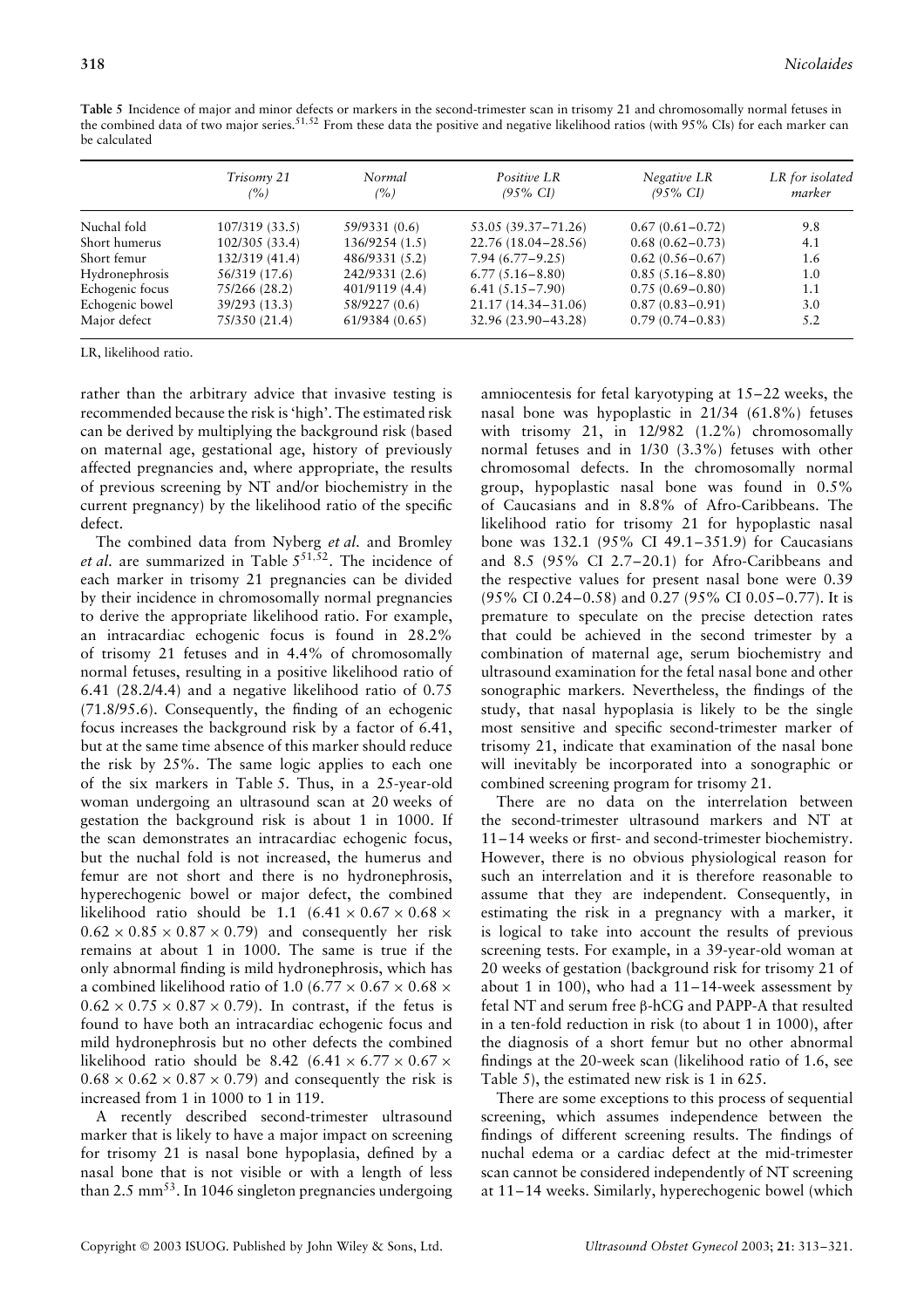may be due to intra-amniotic bleeding) and relative shortening of the femur (which may be due to placental insufficiency) may well be related to serum biochemistry (high free β-hCG and inhibin-A and low estriol may be markers of placental damage) and can therefore not be considered independently in estimating the risk for trisomy 21. For example, in a 20-year-old woman (background risk for trisomy 21 of 1 in 1175), with high free β-hCG and inhibin-A and low estriol at the 16-week serum testing resulting in a ten-fold increase in risk (to 1 in 118), the finding of hyperechogenic bowel at the 20-week scan should not lead to the erroneous conclusion of a further three-fold increase in risk (to 1 in 39). The coincidence of biochemical and sonographic features of placental insufficiency makes it very unlikely that the problem is trisomy 21 and should lead to increased monitoring for pre-eclampsia and growth restriction, rather than amniocentesis for fetal karyotyping.

#### **CONCLUSIONS**

In developed countries, there are approximately 100 000 deliveries per year per 10 000 000 of the population. The birth incidence of trisomy 21 is about 1 in 500, and therefore in such a population the total number of affected neonates is about 200.

A policy of screening on the basis of maternal age and offering an invasive test to all women aged 35 years or more would result in invasive testing in 15% of the pregnancies (15 000), with consequent miscarriage in 150, for the detection of 50% (100 of the 200) of the trisomy 21 fetuses. The practice of (1) subjecting all women aged 35 years or more to invasive testing; (2) in those under the age of 35 years, carrying out a series of additional sonographic and biochemical tests in the first and second trimesters; (3) interpreting the results of each screening test independently of each other and (4) performing an invasive test in all women with a screen-positive result, would potentially identify more than 95% (190 of the 200) of the trisomic fetuses, but this would be achieved by subjecting more than 40% of the population (40 000) to invasive testing and causing 400 miscarriages.

A more rational approach is to carry out a screening test at 11–14 weeks by combining maternal age with sonographic measurement of fetal NT and maternal serum measurement of free β-hCG and PAPP-A. In addition, the fetal profile can be examined for the presence or absence of the nasal bone. A detection rate of 95% can potentially be achieved with an invasive testing rate of about 2% (2000 pregnancies and 20 miscarriages). It would then be irrational, both in terms of logistics and economic cost, to subject the remaining 98 000 pregnancies to second-trimester serum biochemical testing with the objective of identifying about 60–70% of the remaining 10 cases of trisomy 21. Since all women should be offered a second-trimester ultrasound scan to identify major fetal abnormalities such as spina bifida and cardiac

defects, the diagnosis of major and or minor defects, including nasal bone hypoplasia, will potentially lead to the detection of more than 70% of the remaining 10 cases of trisomy 21. This Editorial has demonstrated the methodology of calculating the likelihood ratio for trisomy 21 for some of the ultrasound markers and the process of sequential screening in the interpretation of results. I suspect that only nasal bone hypoplasia, nuchal edema and the presence of multiple other second-trimester sonographic markers will be associated with sufficiently high likelihood ratios to reverse a low background risk after first-trimester screening.

An alternative method of screening, for women not presenting in the first trimester, is by a combination of maternal age, serum biochemical testing and ultrasound scanning. The detection rate of such combined screening may also be more than 90% for a false-positive rate of less than 5%. However, extensive research is needed to establish accurate likelihood ratios for many of the ultrasound defects and their interdependence as well as their dependence on biochemical markers, gestational age, ethnic origin and other parental demographic characteristics.

#### **REFERENCES**

- 1. Nicolaides KH. Screening for fetal chromosomal abnormalities: need to change the rules. *Ultrasound Obstet Gynecol* 1994; **4**: 353–354.
- 2. Snijders RJM, Nicolaides KH (eds). Assessment of risks. In *Ultrasound Markers for Fetal Chromosomal Defects*. Parthenon Publishing: Carnforth, 1996; 63–120.
- 3. Snijders RJM, Sundberg K, Holzgreve W, Henry G, Nicolaides KH. Maternal age and gestation-specific risk for trisomy 21. *Ultrasound Obstet Gynecol* 1999; **13**: 167–170.
- 4. Snijders RJM, Sebire NJ, Cuckle H, Nicolaides KH. Maternal age and gestational age-specific risks for chromosomal defects. *Fetal Diagn Ther* 1995; **10**: 356–367.
- 5. Down LJ. Observations on an ethnic classification of idiots. *Clinical Lectures and Reports, London Hospital* 1866; **3**: 259–262.
- 6. Nicolaides KH, Azar G, Byrne D, Mansur C, Marks K. Fetal nuchal translucency: ultrasound screening for chromosomal defects in first trimester of pregnancy. *BMJ* 1992; **304**: 867–889.
- 7. Pandya PP, Goldberg H, Walton B, Riddle A, Shelley S, Snijders RJM, Nicolaides KH. The implementation of firsttrimester scanning at 10–13 weeks' gestation and the measurement of fetal nuchal translucency thickness in two maternity units. *Ultrasound Obstet Gynecol* 1995; **5**: 20–25.
- 8. Szabo J, Gellen J, Szemere G. First-trimester ultrasound screening for fetal aneuploidies in women over 35 and under 35 years of age. *Ultrasound Obstet Gynecol* 1995; **5**: 161–163.
- 9. Taipale P, Hiilesmaa V, Salonen R, Ylostalo P. Increased nuchal translucency as a marker for fetal chromosomal defects. *N Engl J Med* 1997; **337**: 1654–1658.
- 10. Hafner E, Schuchter K, Liebhart E, Philipp K. Results of routine fetal nuchal translucency measurement at 10–13 weeks in 4,233 unselected pregnant women. *Prenat Diagn* 1998; **18**: 29–34.
- 11. Pajkrt E, van Lith JMM, Mol BWJ, Bleker OP, Bilardo CM. Screening for Down's syndrome by fetal nuchal translucency measurement in a general obstetric population. *Ultrasound Obstet Gynecol* 1998; **12**: 163–169.
- 12. Snijders RJM, Noble P, Sebire N, Souka A, Nicolaides KH. UK multicentre project on assessment of risk of trisomy 21 by maternal age and fetal nuchal translucency thickness at 10–14 weeks of gestation. *Lancet* 1998; **351**: 343–346.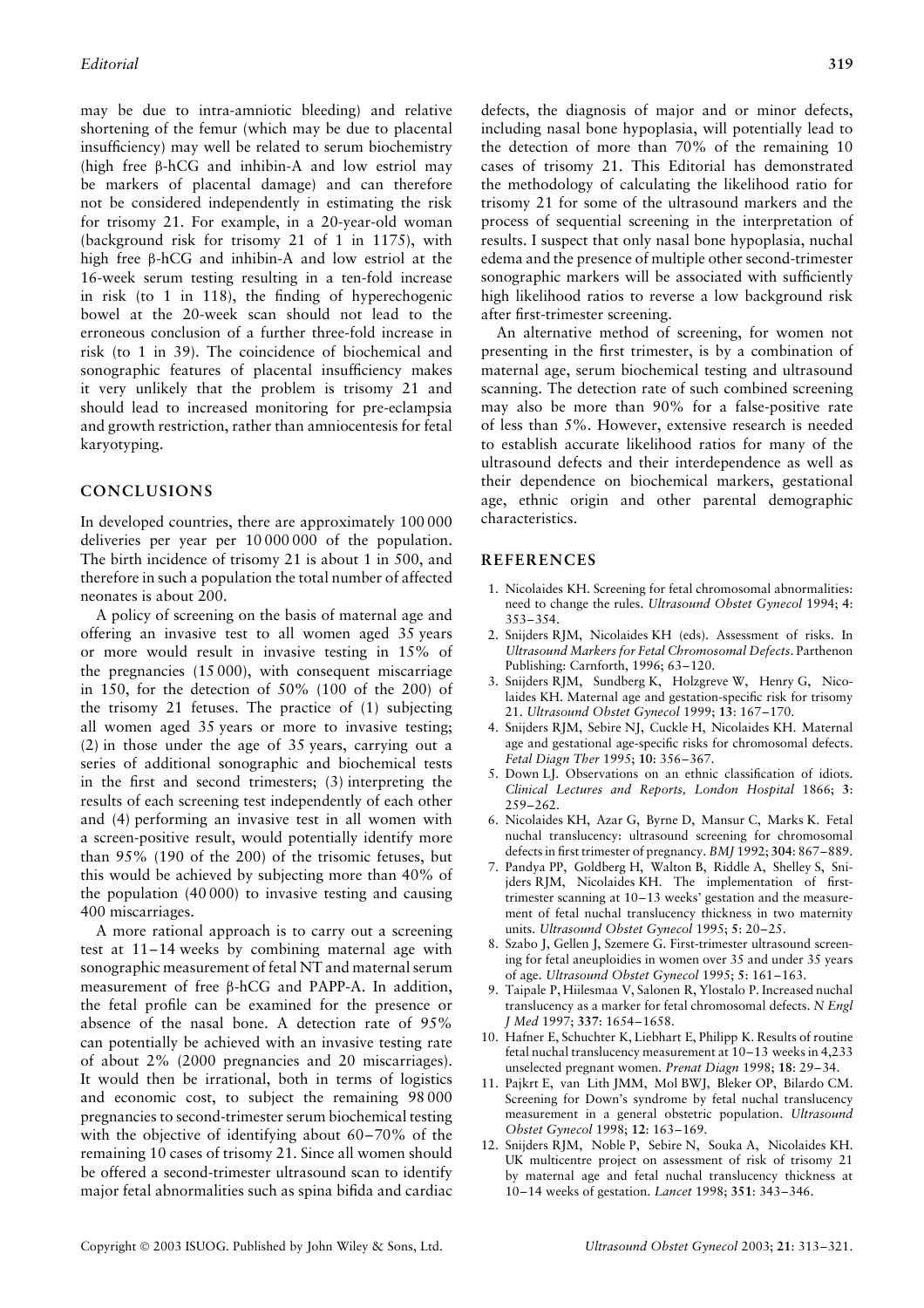- 13. Economides DL, Whitlow BJ, Kadir R, Lazanakis M, Verdin SM. First trimester sonographic detection of chromosomal abnormalities in an unselected population. *Br J Obstet Gynaecol* 1998; **105**: 58–62.
- 14. Schwarzler P, Carvalho JS, Senat MV, Masroor T, Campbell S, Ville Y. Screening for fetal aneuploidies and fetal cardiac abnormalities by nuchal translucency thickness measurement at 10–14 weeks of gestation as part of routine antenatal care in an unselected population. *Br J Obstet Gynaecol* 1999; **106**: 1029–1034.
- 15. Theodoropoulos P, Lolis D, Papageorgiou C, Papaioannou S, Plachouras N, Makrydimas G. Evaluation of first-trimester screening by fetal nuchal translucency and maternal age. *Prenat Diagn* 1998; **18**: 133–137.
- 16. Zoppi MA, Ibba RM, Floris M, Monni G. Fetal nuchal translucency screening in 12 495 pregnancies in Sardinia. *Ultrasound Obstet Gynecol* 2001; **18**: 649–651.
- 17. Gasiorek-Wiens A, Tercanli S, Kozlowski P, Kossakiewicz A, Minderer S, Meyberg H, Kamin G, Germer U, Bielicki M, Hackeloer BJ, Sarlay D, Kuhn P, Klapp J, Bahlmann F, Pruggmayer M, Schneider KTM, Seefried W, Fritzer E, von Kaisenberg CS. Screening for trisomy 21 by fetal nuchal translucency and maternal age: a multicenter project in Germany, Austria and Switzerland. *Ultrasound Obstet Gynecol* 2001; **18**: 645–648.
- 18. Brizot ML, Carvalho MHB, Liao AW, Reis SV, Armbruster-Moraes E, Zugaib M. First-trimester screening for chromosomal abnormalities by fetal nuchal translucency in a Brazilian population. *Ultrasound Obstet Gynecol* 2001; **18**: 652–655.
- 19. Audibert F, Dommergues M, Benattar C, Taieb J, Thalabard JC, Frydman R. Screening for Down syndrome using first-trimester ultrasound and second-trimester maternal serum markers in a low-risk population: a prospective longitudinal study. *Ultrasound Obstet Gynecol* 2001; **18**: 26–31.
- 20. Wayda K, Kereszturi A, Orvos H, Horvath E, Pal A, Kovacs L, Szabo J. Four years experience of first-trimester nuchal translucency screening for fetal aneuploidies with increasing regional availability. *Acta Obstet Gynecol Scand* 2001; **80**: 1104–1109.
- 21. Brizot ML, Snijders RJM, Bersinger NA, Kuhn P, Nicolaides KH. Maternal serum pregnancy associated placental protein A and fetal nuchal translucency thickness for the prediction of fetal trisomies in early pregnancy. *Obstet Gynecol* 1994; **84**: 918–922.
- 22. Brizot ML, Snijders RJM, Butler J, Bersinger NA, Nicolaides KH. Maternal serum hCG and fetal nuchal translucency thickness for the prediction of fetal trisomies in the first trimester of pregnancy. *Br J Obstet Gynaecol* 1995; **102**: 1227–1232.
- 23. Spencer K, Souter V, Tul N, Snijders R, Nicolaides KH. A screening program for trisomy 21 at 10–14 weeks using fetal nuchal translucency, maternal serum free β-human chorionic gonadotropin and pregnancy-associated plasma protein-A. *Ultrasound Obstet Gynecol* 1999; **13**: 231–237.
- 24. Bindra R, Heath V, Liao A, Spencer K, Nicolaides KH. Onestop clinic for assessment of risk for trisomy 21 at 11–14 weeks: a prospective study of 15 030 pregnancies. *Ultrasound Obstet Gynecol* 2002; **20**: 219–225.
- 25. Spencer K, Spencer CE, Power M, Dawson C, Nicolaides KH. Screening for chromosomal abnormalities in the first trimester using ultrasound and maternal serum biochemistry in a one stop clinic: a review of three years prospective experience. *Br J Obstet Gynaecol* 2003; (in press).
- 26. Cicero S, Curcio P, Papageorghiou A, Sonek J, Nicolaides KH. Absence of nasal bone in fetuses with trisomy 21 at 11–14 weeks of gestation: an observational study. *Lancet* 2001; **358**: 1665–1667.
- 27. Otano L, Aiello H, Igarzabal L, Matayoshi T, Gadow EC. Association between first trimester absence of fetal nasal bone on ultrasound and Down's syndrome. *Prenat Diagn* 2002; **22**: 930–932.
- 28. Orlandi F, Bilardo CM, Campogrande M, Krantz D, Hallahan T, Rossi C, Viora E. Measurement of nasal bone length

at 11–14 weeks of pregnancy and its potential role in Down's syndrome risk assessment. *Ultrasound Obstet Gynecol* 2003; (in press).

- 29. Zoppi MA, Ibba RM, Axinan C, Floris M, Manca F, Monni G. Absence of fetal nasal bone and aneuploidies at first trimester nuchal translucency screening in 5425 unselected pregnancies. *Prenat Diagn* 2003; (in press).
- 30. Cicero S, Bindra R, Rembouskos G, Spencer K, Nicolaides KH. Integrated ultrasound and biochemical screening for trisomy 21 using fetal nuchal translucency, absent fetal nasal bone, free β-hCG and PAPP-A at 11 to 14 weeks. *Prenat Diagn* 2003; **23**: 306–310.
- 31. Sherrod C, Sebire NJ, Soares W, Snijders RJ, Nicolaides KH. Prenatal diagnosis of trisomy 18 at the 10–14-week ultrasound scan. *Ultrasound Obstet Gynecol* 1997; **10**: 387–390.
- 32. Snijders RJM, Sebire NJ, Nayar R, Souka A, Nicolaides KH. Increased nuchal translucency in trisomy 13 fetuses at 10–14 weeks of gestation. *Am J Med Genet* 1999; **86**: 205–207.
- 33. Sebire NJ, Snijders RJ, Brown R, Southall T, Nicolaides KH. Detection of sex chromosome abnormalities by nuchal translucency screening at 10–14 weeks. *Prenat Diagn* 1998; **18**: 581–584.
- 34. Jauniaux E, Brown R, Snijders RJ, Noble P, Nicolaides KH. Early prenatal diagnosis of triploidy. *Am J Obstet Gynecol* 1997; **176**: 550–554.
- 35. Tul N, Spencer K, Noble P, Chan C, Nicolaides KH. Screening for trisomy 18 by fetal nuchal translucency and maternal serum free beta hCG and PAPP-A at 10–14 weeks of gestation. *Prenat Diagn* 1999; **19**: 1035–1042.
- 36. Spencer K, Ong C, Skentou H, Liao AW, Nicolaides KH. Screening for trisomy 13 by fetal nuchal translucency and maternal serum free beta hCG and PAPP-A at 10–14 weeks of gestation. *Prenat Diagn* 2000; **20**: 411–416.
- 37. Spencer K, Tul N, Nicolaides KH. Maternal serum free beta hCG and PAPP-A in fetal sex chromosome defects in the first trimester. *Prenat Diagn* 2000; **20**: 390–394.
- 38. Spencer K, Liao A, Skentou H, Cicero S, Nicolaides KH. Screening for triploidy by fetal nuchal translucency and maternal serum free β-hCG and PAPP-A at 10–14 weeks of gestation. *Prenat Diagn* 2000; **20**: 495–499.
- 39. Cicero S, Longo D, Rembouskos G, Sacchini C, Nicolaides KH. Absent nasal bone at 11–14 weeks of gestation and chromosomal defects. *Ultrasound Obstet Gynecol* 2003; (in press).
- 40. Wald NJ, Watt HC, Hackshaw AK. Integrated screening for Down's syndrome based on tests performed during the first and second trimesters. *N Engl J Med* 1999; **341**: 461–467.
- 41. Copel J, Bahado-Singh RO. Prenatal screening for Down's syndrome – a search for the family's values. *N Engl J Med* 1999; **341**: 521–522.
- 42. Kadir RA, Economides DL. The effect of nuchal translucency measurement on second trimester biochemical screening for Down's syndrome. *Ultrasound Obstet Gynecol* 1997; **9**: 244–247.
- 43. Thilaganathan B, Slack A, Wathen NC. Effect of first-trimester nuchal translucency on second-trimester maternal serum biochemical screening for Down's syndrome. *Ultrasound Obstet Gynecol* 1997; **10**: 261–264.
- 44. Schuchter K, Hafner E, Stangl G, Ogris E, Philipp K. Sequential screening for trisomy 21 by nuchal translucency measurement in the first trimester and maternal serum biochemistry in the second trimester in a low-risk population. *Ultrasound Obstet Gynecol* 2001; **18**: 23–25.
- 45. Merkatz IR, Nitowsky HM, Macri JN, Johnson WE. An association between low maternal serum alpha-fetoprotein and fetal chromosomal abnormalities. *Am J Obstet Gynecol* 1984; **148**: 886–894.
- 46. Macri JN, Kasturi RV, Krantz DA, Cook EJ, Moore ND, Young JA, Romero K, Laresen JW. Maternal serum Down syndrome screening: free beta protein is a more effective marker